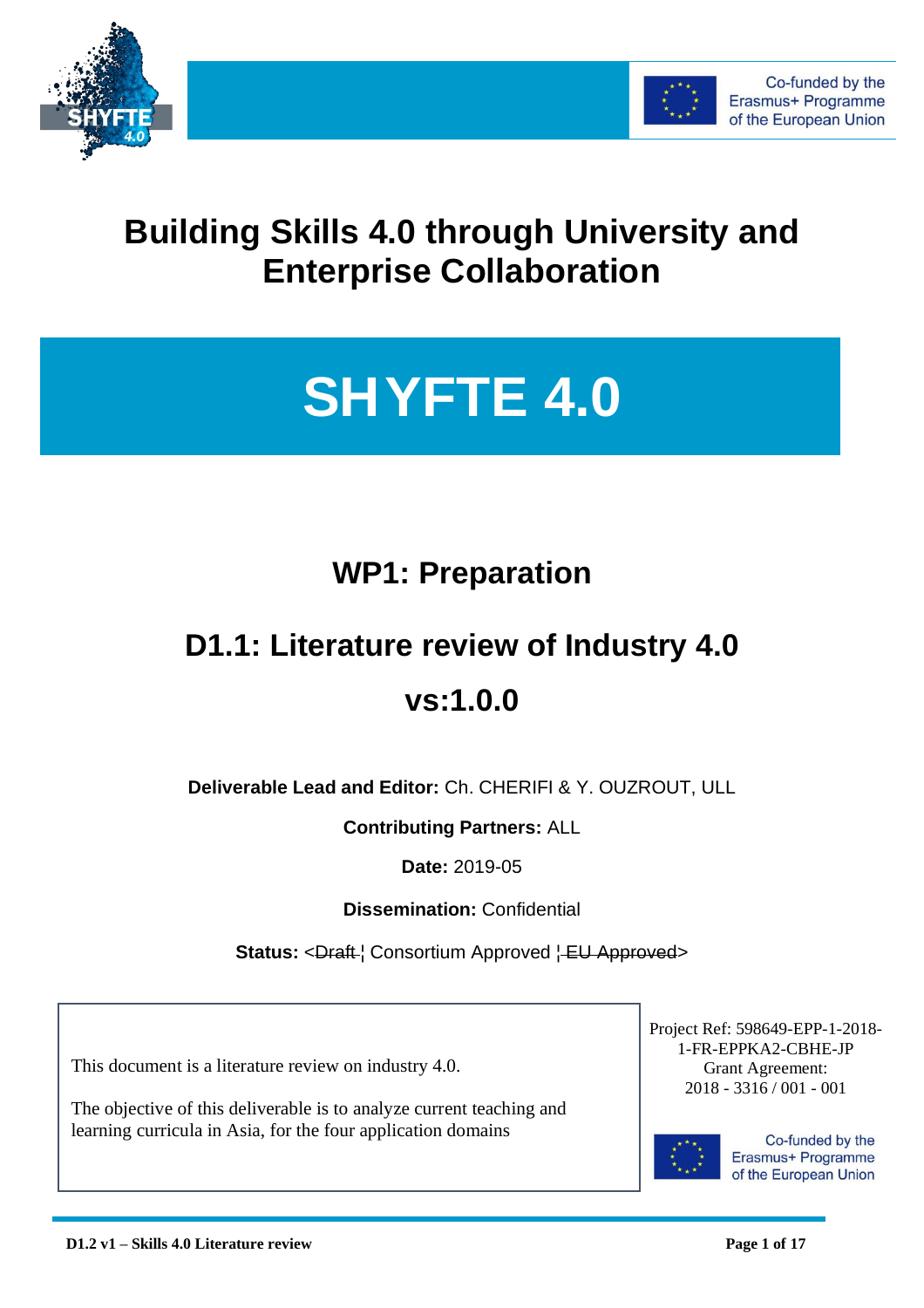



# **Document Status**

| <b>Deliverable Lead</b>              | Ch. Cherifi, Y. Ouzrout (ULL)                                    |  |
|--------------------------------------|------------------------------------------------------------------|--|
| <b>Internal</b><br><b>Reviewer 1</b> | R. Haque, (COGNITUS)                                             |  |
| <b>Internal</b><br><b>Reviewer 2</b> | J. Sarraipa, (UNL)                                               |  |
| <b>Type</b>                          | Deliverable                                                      |  |
| <b>Work Package</b>                  | WP1: D1.1: Literature review of Industry 4.0<br>on Industry 4.0  |  |
| ID                                   | : v1                                                             |  |
| <b>Due Date</b>                      | 2019-05                                                          |  |
| <b>Delivery Date</b>                 | 2019-05                                                          |  |
| <b>Status</b>                        | <draft+consortium approved="" approved+eu=""></draft+consortium> |  |

#### **Status**

This deliverable is subject to final acceptance by the EACEA.

## **Further Information**

#### [www.Shyfte.eu](http://www.shyfte.eu/)

#### **Disclaimer**

The views represented in this document only reflect the views of the authors and not the views of the European Union. The European Union is not liable for any use that may be made of the information contained in this document.

Furthermore, the information is provided "as is" and no guarantee or warranty is given that the information is fit for any particular purpose. The user of the information uses it at its sole risk and liability.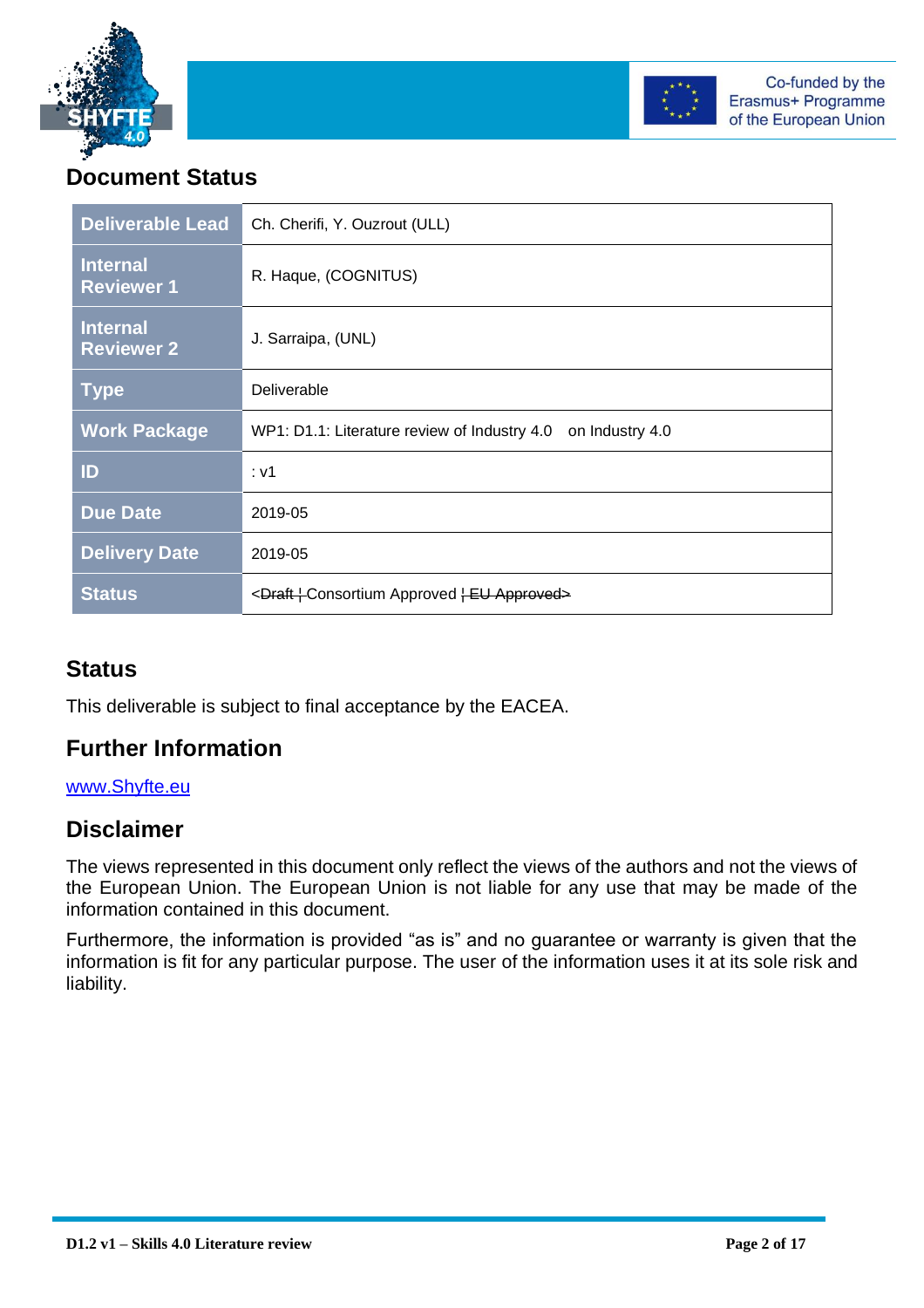



# **Project Partners:**

# -université **Lumière** LYON<sub>2</sub>













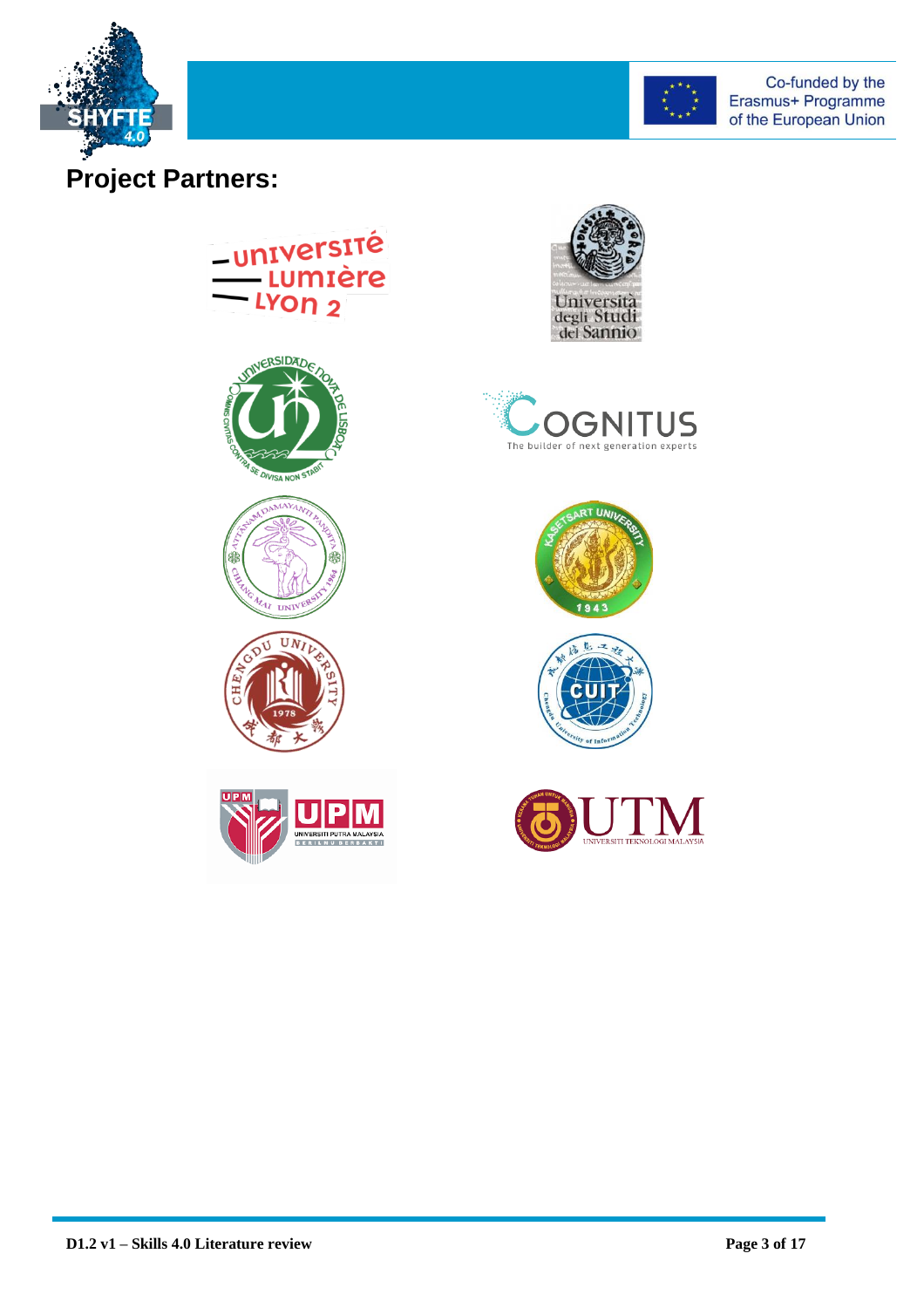



# **Table of Contents**

| 1.1   | Domain 1: Industrial Engineering and Management ________________________________                                                          |    |
|-------|-------------------------------------------------------------------------------------------------------------------------------------------|----|
| $1.2$ | Domain 2: Software Engineering and Big data analysis ________________________________8                                                    |    |
| 1.3   |                                                                                                                                           | 11 |
| 1.4   |                                                                                                                                           | 12 |
| 1.5   | <b>Conclusion</b><br><u> 1999 - Johann John Harry, mars eta bainar eta industrial eta erromana eta erromana eta erromana eta erromana</u> | 14 |
| 1.6   |                                                                                                                                           | 14 |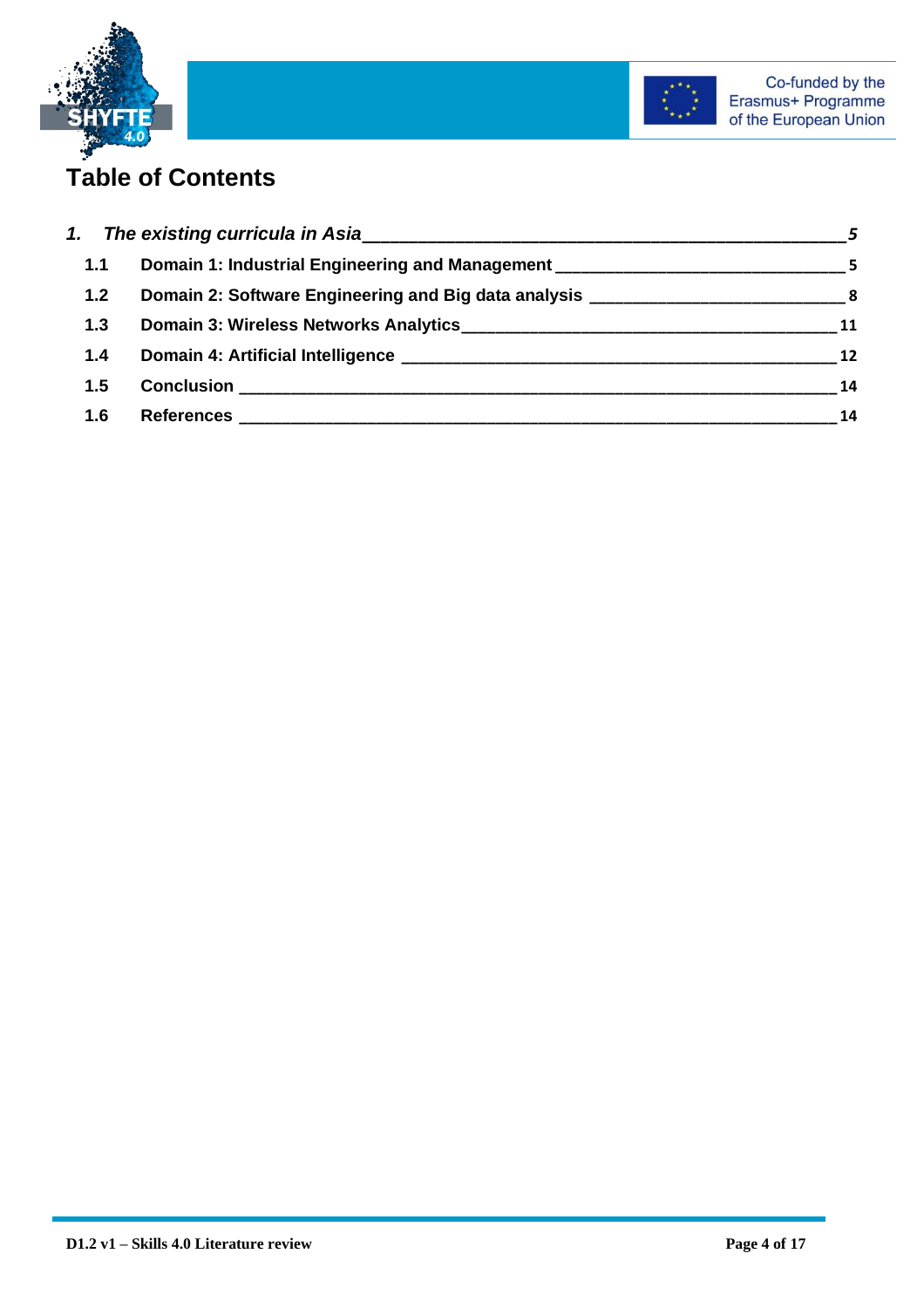



# <span id="page-4-0"></span>**1. The existing curricula in Asia**

The main objective of this document is to present a comprehensive study of the existing curricula that are practiced predominantly in the academia of Asian countries. The curricula cover four major domains entail "Industrial Engineering and Management", "Software Engineering and Big Data Analysis", "Wireless Networks Analytics", and "Artificial Intelligence" that are integral parts of Industry 4.0 and the key interests of the SHYFTE project. .

This deliverable is the result of deep and wide investigations conducted by the Asian partners of the project in the HEIs of their respective countries. It is supported by a document in which the curricula are listed by the partners by taking into account the following attributes: curriculum name, program description, targeted level, addressed SHYFTE domain, content, teaching and learning methods, and developed skills.

## <span id="page-4-1"></span>**1.1 Domain 1: Industrial Engineering and Management**

In Thailand, there are 75 engineering faculties in both public (32 institutes) and private (43 institutes) higher education institutes. More than 40 institutes provide an industrial engineering bachelor's degree. The number of credit hours required for the Bachelor Engineer (Industrial Engineering) degree is in the approximate range 130-150 with some variation between universities. The curriculum structure consists of general courses (30 credits), specific courses (between 100 to 114 credits), and free elective courses (6 credits).

The analysis of the existing curriculum focuses on the courses of industrial engineering. The specific courses are composed of two groups i.e. core courses and major courses. The core courses are mathematics, sciences and engineering knowledge for an engineer. The major courses are specific knowledge in industrial engineering. The major courses are divided into two groups i.e. the required courses and the major elective courses. The required courses are mandatory courses for all industrial engineering students whereas, the major elective courses are selected by the students according to their interest in minimum credit requirement.

The primary focus of the study is to analyse the existing curriculum of industrial engineering taught by the six top rank universities include Chiang Mai University (CMU), Chulalongkorn University (CU), Mahidol University (MU), Prince Songkla University (PSU), King Mongkut's University of Technology North Bangkok, and Kasetsart University (KU). Students are required to enroll in the required courses around  $14 - 20$  courses and to select the major elective courses at least  $1 - 7$ courses with the variation between universities (see Figure 1).



Figure 1. Comparing required and major elective courses in industrial engineering studies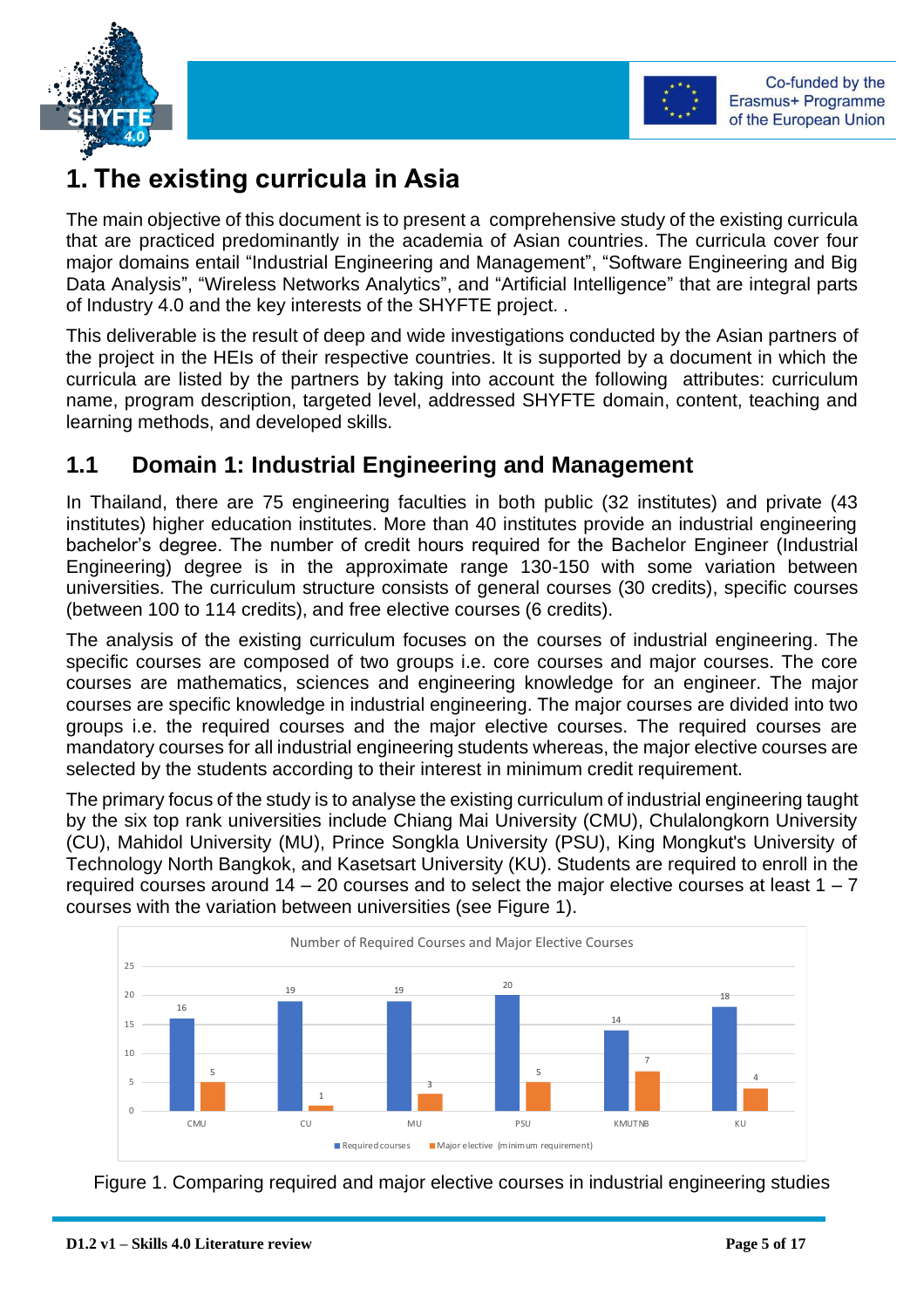



This figure shows that the institutes provide the required industrial engineering knowledge for 80%. For the remaining 20%, the students choose other topics of interest.

Industrial engineering is related to six sub-domains: (1) material and manufacturing process, (2) work-study and safety, (3) quality system, (4) economics and finance, (5), production and operations management, and (6) Integration of IE Techniques. As shown in Figure 2, the analysis of a required course shows that most of the universities provide courses related to production and operation management and integration of industrial engineering techniques more than the other sub-domains. This means that the industrial engineering curriculum in Thailand tends to develop management skills of the students.



Figure 2. Comparing industrial engineering courses in each sub-domain

The effect of Industry 4.0 on production systems is the flexibility and ability to produce many versions of products in low batch sizes which leads to greater efficiencies and a revolution of relationships in the supply chain. CPS, IoT, Internet of Services, and Smart Factory turn the production system into flexible, reconfigurable manufacturing systems, offering interactive and collaborative decision-making approaches. These changes are affecting the role of industrial engineers in the manufacturing system. Industrial engineers need competencies in deploying and optimizing augmented-reality systems and information technology skills in advanced analytics for simulation.

Besides, Soft skills such as critical thinking skills, collaboration skills, and communication skills, are becoming more critical than ever. The job functions of industrial engineers (IEs) changed from primarily with work simplification and methods improvement to a flexible manufacturing system. They have to work with a complex system, production based on information technology, new manufacturing technology, and human-robot collaboration. Thus, they will have to be open to change, possess the flexibility to new roles and work environments. The set of technical skills in some knowledge areas was pointed out [1] as follows:

• **Technical skills for production management** such as analyze, mode and simulate the production system based on big data from sensors, use of digital devices to monitor and control system, design production system and use of collaborative robots, use of additive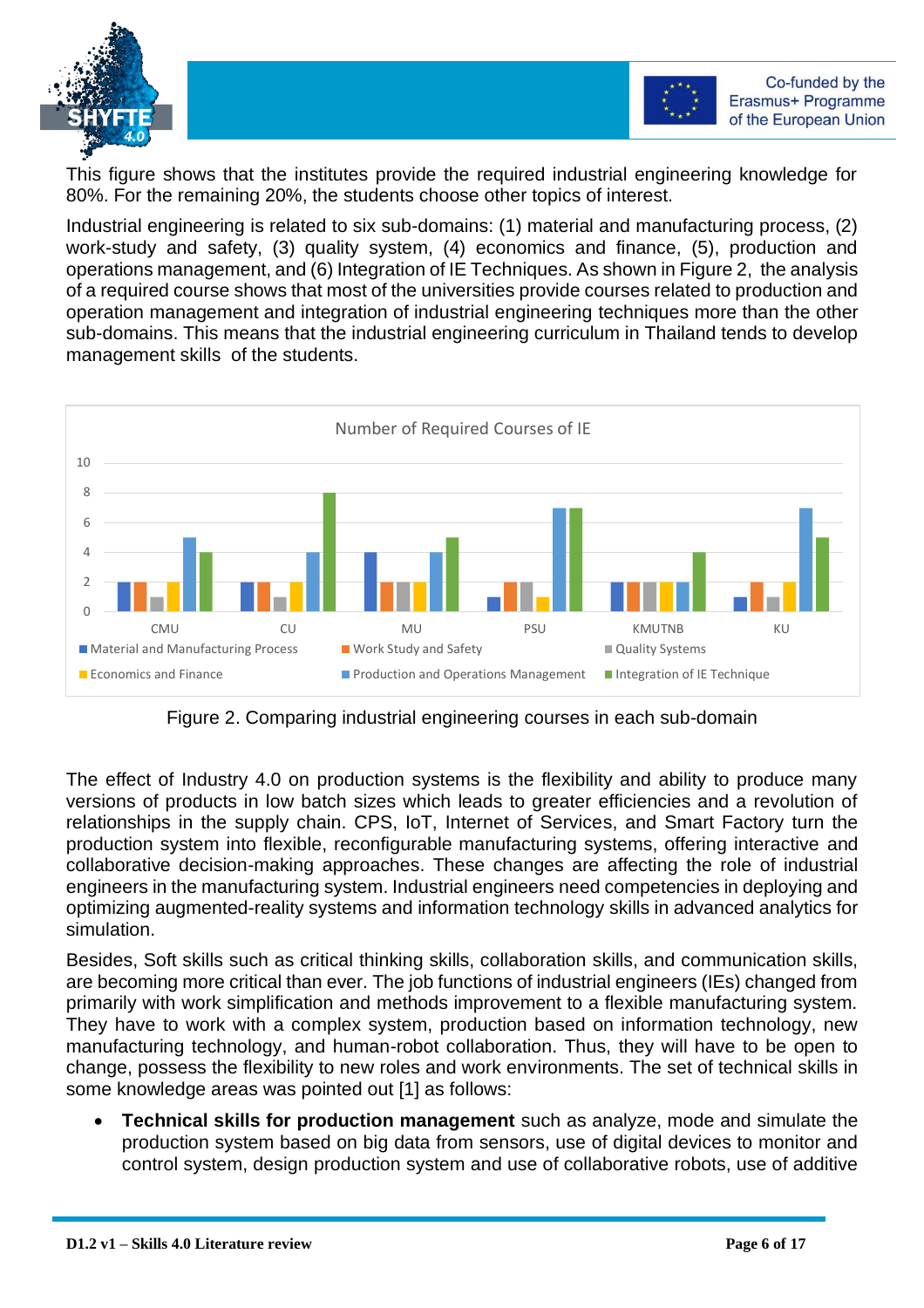

manufacturing technologies, managing human resources, interconnected through digital devices, etc.

- **Technical skills for logistics and supply chain management** such as developing or use of Information Technology (IT) system to support supply chain management (e.g. collaboration platform on the cloud), analyze big data to design, implement, control and monitor logistics and supply chain activities, use of real-time management, monitoring, and tracking technologies, etc.
- **Technical skills for robotics and automation production** such as the implementation of human-robot collaboration, and design multi-machine worker assistance systems.
- **Technical skills for production technology** such as evaluating alternatives and identifying, selecting, and implementing manufacturing technologies, use of CAD/CAM process design and concurrent engineering.
- **Technical skills for work-study and ergonomics** such as design friendliness work station or manufacturing system for optimizing human-robot collaboration with ergonomically-convenient jobs.

According to our analysis of the course contents offered in six Bachelor of Industrial Engineering curricula, the topics of production management, supply chain management, automation production, production technology, and workstudy, are being taught at least at the basic level. However, the advanced subjects such as big data analytics, real-time simulation production system, collaborative robots, human-robot collaboration, etc. areyet to be included in the courses. Thus, industrial engineering departments should increase the number of interdisciplinary courses that integrate information technology and industrial engineering. They should focus on building specific capabilities required for the new information technology tools by adapting their curricula to meet companies' expectations.

Regarding the management area, Figure 3 shows the distribution of credits among course types for the top 5 universities in Thailand namely Chulalongkorn University (CU), Mahidol University (MU), Chiang Mai University (CMU), Thammasat University (TU) and Kasetsart University (KU) [2-6].



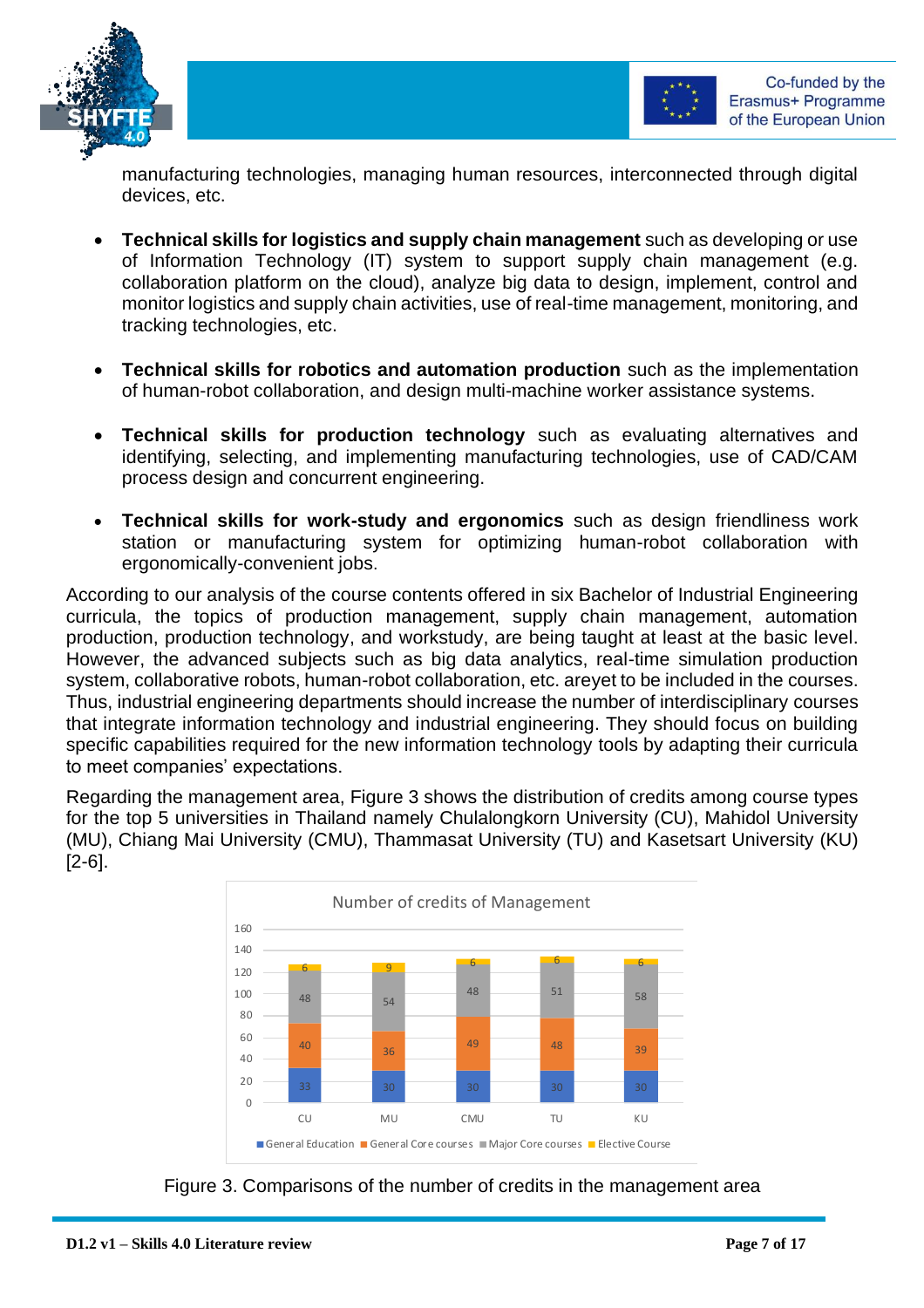



#### **The topics of the management studies** [2-6] are listed below:

Mathematics and Economics with Fundamental Mathematics, Business Mathematics, Business Statistics, Financial Management, Applicable Basic Mathematics and Statistics, Managerial Economics, Microeconomics, and Macroeconomics.

Information and Data system with Introduction to Information Technology, Information System Analysis, Applications of ERP in Organizations, Information System Design, Intelligent Information Systems, and Data Analysis for Decision Making.

Language and Communication with Thai Usage, English Course, English for Organizational Communications, Creativity and Communication, English Skill Development and Thai Language for Communication.

Social Science and Art with Social Science, Humanities, Integrated Social Sciences, Arts and Sciences for Human Developments, Man and the Modern World, Art in Everyday Life and Social Life Skills.

Figure 4 shows the number of credits related to those topics across the different universities.





In current curricula, the topics needed for the Skills 4.0 that will be used when graduating are only a few of the topics in the core courses, which is not enough for students who will apply to work in Industry 4.0. Therefore, Skills 4.0 for SMEs should be set the first year and taught deeper every year until graduation to give students knowledge on hard skills, soft skills, and meta-skills.

## <span id="page-7-0"></span>**1.2 Domain 2: Software Engineering and Big data analysis**

In China, there are 2956 Universities, includes 2688 general institutes of higher education (817 public Universities, 417 private Universities) and 268 adult colleges in 2019 [7]. 256 institutes provide software engineering bachelor's degree since 2002 [8]. 283 institutes provide big data bachelor's degree since 2016 [9]. The number of credit hours required for the Bachelor's degree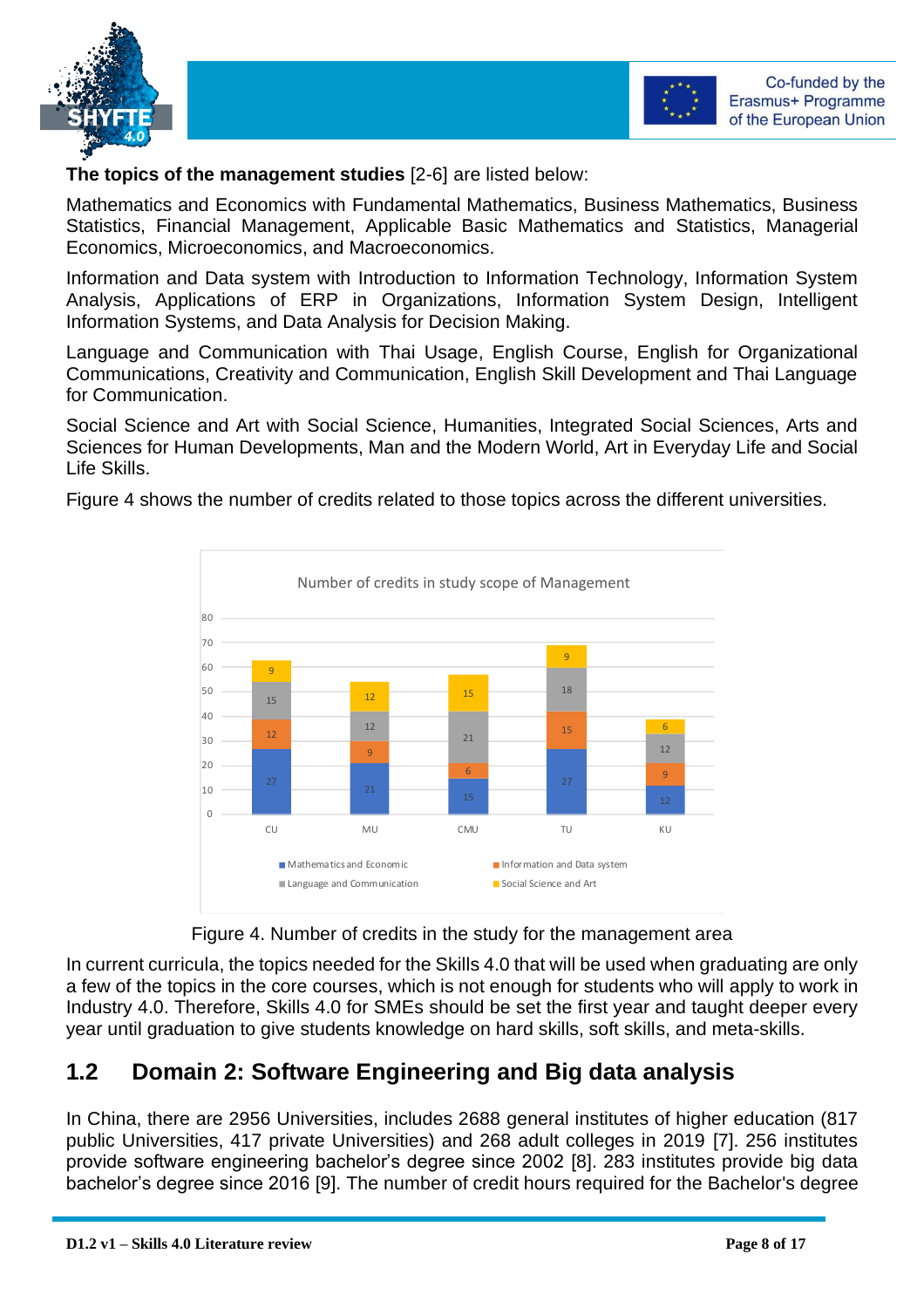



is in the approximate range 160-170 with some variation between universities. The curriculum structure consists of general courses (around 48 credits), major courses (between 100 to 110 credits), and free elective courses (around 16 credits).

This analysis gives three Universities which can represent the current situation of China include University of Electronic Science and Technology of China [10], Chengdu University of Information Technology [11], Chengdu University [12]. The UEST can represent the top education level of China, CUIT and CDU can represent the normal education level in China.

In Table 1 and Table 2, the main courses provided by these Universities are listed.

| Name of the University<br>Principal<br>of Software Engineering | University of<br><b>Electronic Science</b><br>and Technology of<br>China<br>(UEST) [13] | Chengdu<br>University of<br>Information<br>Technology<br>(CUIT) | Chengdu<br><b>University</b><br>(CDU) |
|----------------------------------------------------------------|-----------------------------------------------------------------------------------------|-----------------------------------------------------------------|---------------------------------------|
| Calculus                                                       | $\ddot{}$                                                                               | $\ddot{}$                                                       | $\ddot{}$                             |
| Linear Algebra and Space Analytic<br>Geometry                  | $\pm$                                                                                   | $\ddot{}$                                                       | $\pm$                                 |
| Physics                                                        | $\ddot{}$                                                                               | $\ddot{}$                                                       | $\pm$                                 |
| Probability and Mathematical<br><b>Statistics</b>              | $\ddot{}$                                                                               | $\ddot{}$                                                       | +                                     |
| <b>Discrete Mathematics</b>                                    | +                                                                                       | $\ddag$                                                         | +                                     |
| Introduction to IE                                             | $\ddot{}$                                                                               | $\ddot{}$                                                       | $\ddot{}$                             |
| Software Engineering                                           | $\ddot{}$                                                                               | $\ddot{}$                                                       | $\ddot{}$                             |
| <b>Object-oriented Programming</b>                             | $\ddot{}$                                                                               | $\ddot{}$                                                       | $\ddot{}$                             |
| Program Design and Algorithm                                   | $\ddot{}$                                                                               | $\ddot{}$                                                       | $\ddot{}$                             |
| Principles of Computer Organization<br>and Architecture        | $\ddot{}$                                                                               | $\ddot{}$                                                       | +                                     |
| <b>Computer Networks System</b>                                | +                                                                                       | $\ddot{}$                                                       | $\ddot{}$                             |
| Digital Logic Design                                           | $\ddot{}$                                                                               |                                                                 |                                       |
| Principles of Database and<br>Application                      | $\ddot{}$                                                                               | $\ddot{}$                                                       | $\ddagger$                            |
| <b>Principles of Computer Operating</b><br>System              | $\ddot{}$                                                                               | $\ddot{}$                                                       | $\ddot{}$                             |
| System Analysis and Design                                     | +                                                                                       | $\ddot{}$                                                       |                                       |
| <b>Cloud Computing</b>                                         | $\ddot{}$                                                                               |                                                                 |                                       |
| Software Architecture and Design<br>Mode                       | $\ddot{}$                                                                               |                                                                 |                                       |
| Software Test Technology and<br><b>Quality Assurance</b>       | $\ddot{}$                                                                               | $\ddot{}$                                                       | $\ddot{}$                             |
| <b>Software Security Design</b>                                | $\ddot{}$                                                                               | $\ddot{}$                                                       |                                       |
| <b>Big Data Analysis and Computing</b><br>Paradigm             | $\ddot{}$                                                                               |                                                                 |                                       |
| Java EE Framework                                              |                                                                                         | $\ddot{}$                                                       | +                                     |
| Java Web Programming                                           |                                                                                         | $\ddot{}$                                                       | $\ddot{}$                             |

Table 1. Mapping of the program offered by the universities to the Software Engineering principle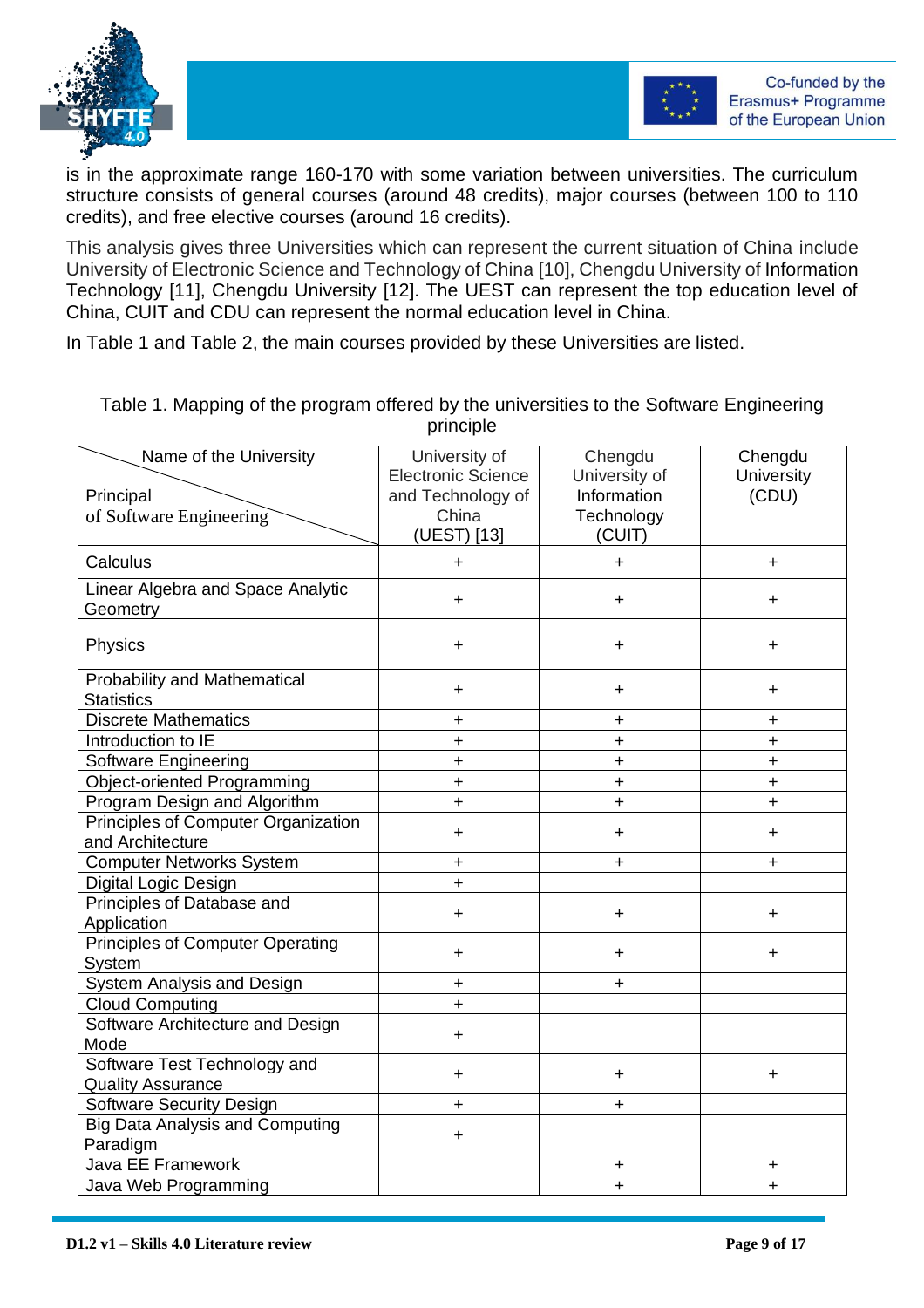

Table 2. Mapping of the program offered by the universities to the Big Data principle

| Name of the University<br>Principal<br>of Big Data           | University of<br><b>Electronic Science</b><br>and Technology of<br>China<br>(UEST) [13] | Chengdu<br>University of<br>Information<br>Technology<br>(CUIT) | Chengdu<br><b>University</b><br>(CDU) |
|--------------------------------------------------------------|-----------------------------------------------------------------------------------------|-----------------------------------------------------------------|---------------------------------------|
| Calculus                                                     | $\ddot{}$                                                                               | $\ddot{}$                                                       | $\ddot{}$                             |
| Linear Algebra and Space Analytic<br>Geometry                | $\ddot{}$                                                                               | $\ddot{}$                                                       | $\ddot{}$                             |
| <b>Physics</b>                                               | $+$                                                                                     | $\ddot{}$                                                       | $\ddot{}$                             |
| <b>Probability and Mathematical</b><br><b>Statistics</b>     | $\ddot{}$                                                                               | $\ddot{}$                                                       | +                                     |
| <b>Discrete Mathematics</b>                                  | $+$                                                                                     | $\ddot{}$                                                       | $\ddot{}$                             |
| Introduction to Computer                                     | $\ddot{}$                                                                               | $\ddot{}$                                                       | $\ddot{}$                             |
| Principles of Database and<br>Application                    | $+$                                                                                     | $\ddot{}$                                                       | $\ddot{}$                             |
| <b>Computer Architecture</b>                                 | $\ddot{}$                                                                               | $\ddot{}$                                                       |                                       |
| <b>Computer Vision and Pattern</b><br>Recognition            | $\ddot{}$                                                                               | $\ddot{}$                                                       | $\ddot{}$                             |
| <b>Information Retrieval</b>                                 | $\ddot{}$                                                                               | $\ddot{}$                                                       | $\pm$                                 |
| <b>Statistical Analysis and Machine</b><br>Learning          | $+$                                                                                     | $\ddot{}$                                                       | $\ddot{}$                             |
| Distributed and Parallel Computing                           | $\ddot{}$                                                                               |                                                                 |                                       |
| <b>Big Data Storage and Management</b>                       | $\ddot{}$                                                                               | $\ddot{}$                                                       | $\ddot{}$                             |
| Social Media Analysis                                        | $\ddot{}$                                                                               |                                                                 |                                       |
| <b>Big Data Application Techniques</b>                       | $\ddot{}$                                                                               | $\ddot{}$                                                       | +                                     |
| Data Mining and Big Data Analysis                            | $\ddot{}$                                                                               | $\ddot{}$                                                       | $\ddot{}$                             |
| Artificial Intelligence                                      | $\ddot{}$                                                                               | $\ddot{}$                                                       | $\ddot{}$                             |
| Security Technology of Computer<br><b>System and Network</b> | $+$                                                                                     |                                                                 |                                       |
| <b>Big Data Security</b>                                     | $\ddot{}$                                                                               |                                                                 |                                       |

From Table 1 and Table 2, it is evident that the Universities in China are focusing more on teaching mathematics than the other courses. To explain further, the top-ranked universities offer courses to help the students to deepen their understanding of computer architecture, theory of computing, and secure programming. The average ranked universities, on the other hand, offer courses that enrich students' knowledge in software implementation.

The bachelor's degree in Software Engineering was started by Chienese universities in 2002; in the last 18 years, the program has reached at maturity level[14]. Nevertheless, the bachelor's degree in Big Data is a very recent program started in 2016, which is essentially a new program in China [15]. The students enrolled in this program are yet to be graduated. Until today, the software engineering students are working in companies for building Big Data solutions. According to our investigation, the companies are not satisfied with the skills of Software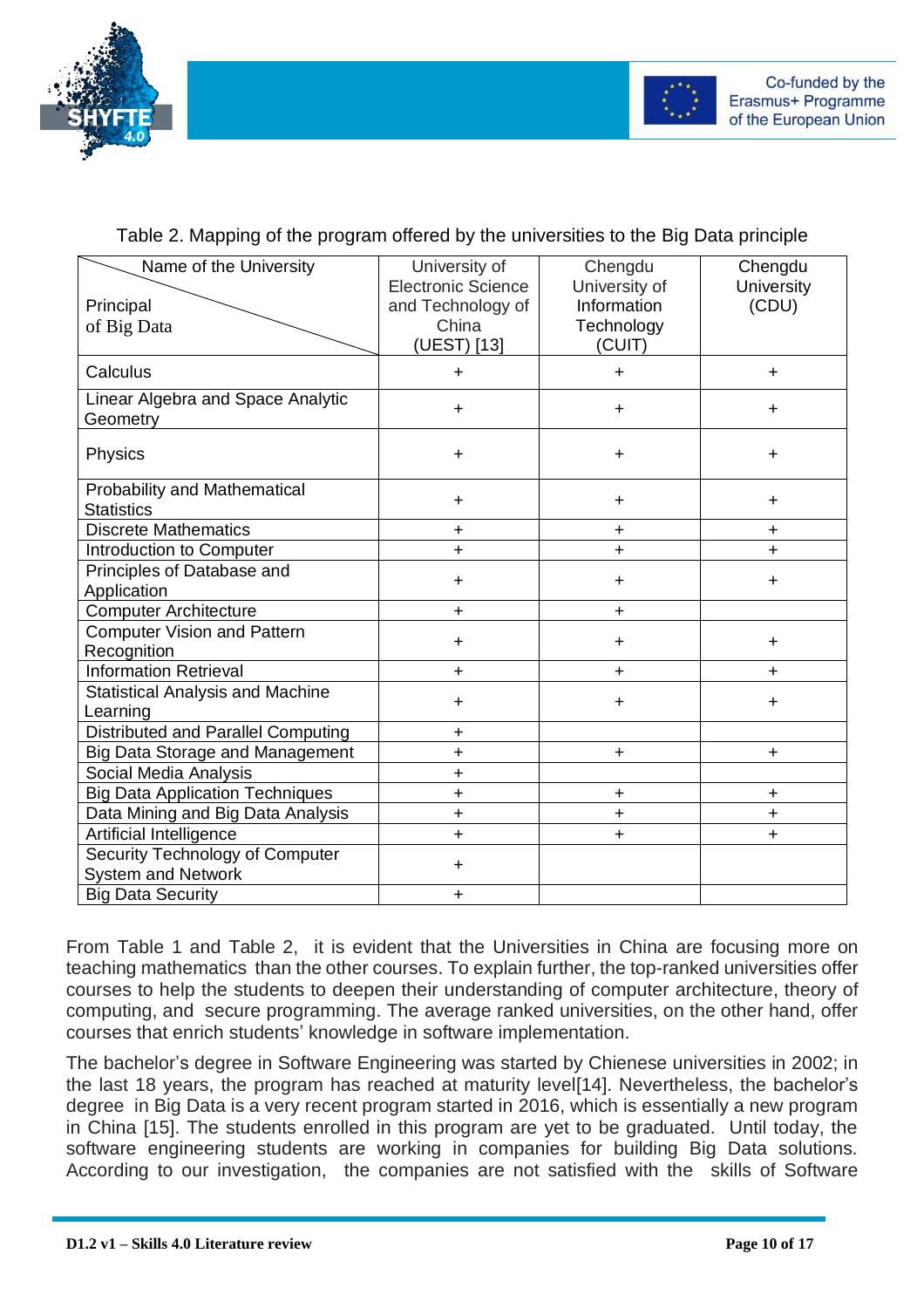



Engineering students. Therefore, the Chinese government is urging the universities to provide more courses in Big Data areas. It is worth noting that our study found a huge shortage of Big Data experts in the Chinese industry, although the Chinese IT sector is a fast growing sector.

From the curricula of the three Univerisities, we can see that the curricula focus more on theoretical knowledge, many mathematic lessons are provided. However, Industry 4.0 needs students to have more practices to implement novel ideas into application. The current curricula can not satisfy this requirement enough. We need to provide more real cases which come from industry, combine these cases with theoretical lessons, in order to push students to apply theory into practice.

## <span id="page-10-0"></span>**1.3 Domain 3: Wireless Networks Analytics**

In Malaysia, several public universities namely Universiti Putra Malaysia (UPM), University of Malaya (UM) and Universiti Teknologi Malaysia (UTM) have offered programs related to Wireless Networks. They are also Research Universities under Malaysian Research University Networks (MRUN).

In UPM, Master in Communications Engineering (Taught Courses) [16] is offering a program suitable for experienced wireless networks and communications engineers from the industry as well as undergraduate students who would like to extend their studies. The program addresses the national needs on new wireless technologies such as 5G and beyond, focusing on real problems faced by the industry, especially on wireless networks and communications. Some data analytics courses can be added to the program, in order to equip the students with a comprehensive and end-to-end wireless system, such as IoT.

In UM, Bachelor of Computer Science (Computer System and Network) [17] offers courses in networking and the theory of computer systems. The program aims to produce critical thinking students with advanced scientific techniques in solving computer-based problems in line with the rapidly changing computer systems and technology. Currently, there are no data analytics or data science courses available in the program. However, the program will include wireless network related courses, especially in covering issues related to 5G and beyond.

In UTM, Master of Engineering (Electronics & Telecommunication) (Taught Courses) [18] offers cutting-edge technology and techniques in electronics and telecommunication for its students. The program is heavily on antenna and propagation and can be enhanced with Wireless networkrelated and data analytics courses to increase its students' competency and knowledge.

The related programs to Domain 3 offered by Malaysian Universities are as follow:

| <b>Name of University</b> | Program                                                                | <b>Remark</b>                                                                                                                                                                                                   |
|---------------------------|------------------------------------------------------------------------|-----------------------------------------------------------------------------------------------------------------------------------------------------------------------------------------------------------------|
| University Malaya (UM)    | Bachelor of Computer Science<br>System<br>(Computer<br>and<br>Network) | - Only Machine Learning<br>- No data analytics or data<br>science courses available<br>Wireless Network should<br>included,<br>also<br>be<br>in<br>especially<br>covering<br>issues related to 5G and<br>beyond |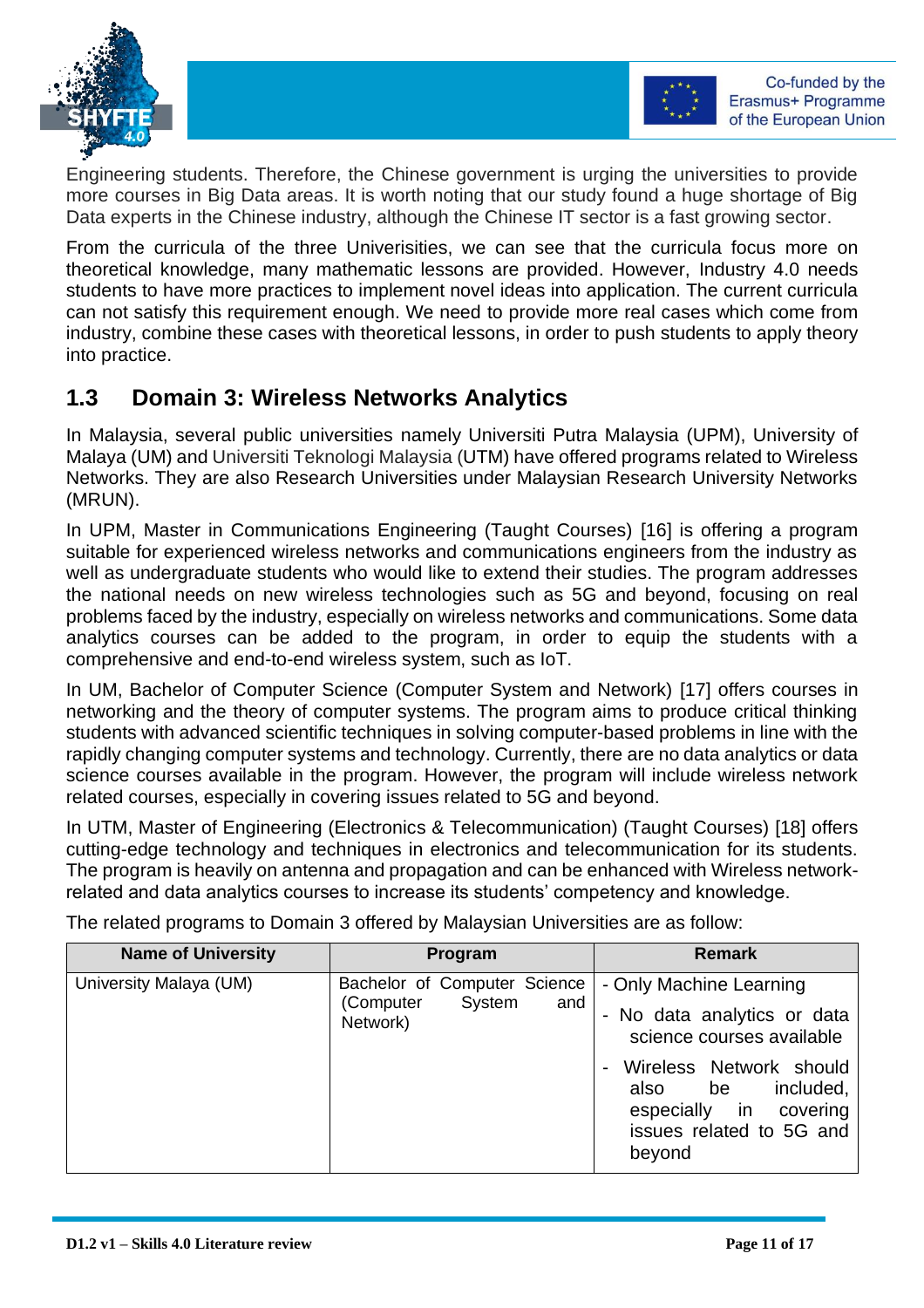



| Universiti Teknologi Malaysia<br>(UTM)          | Engineering<br><b>of</b><br><b>Master</b><br>(Electronics<br>&<br>Telecommunication) (Taught<br>Courses) | Program is heavily<br>$\sim 10$<br>on<br>antenna and propagation<br><b>Wireless</b><br>network-related<br>and data analytics courses<br>can be introduced to increase<br>its strength                       |
|-------------------------------------------------|----------------------------------------------------------------------------------------------------------|-------------------------------------------------------------------------------------------------------------------------------------------------------------------------------------------------------------|
| Universiti Teknikal Malaysia<br>(UTM)           | Master of Technology (Data<br>Science and Analytics) (Data<br>Science and Analytics)                     | The program is designed to<br>equip the students with Data<br>Science<br>and<br>Analytics.<br>Includes:                                                                                                     |
|                                                 |                                                                                                          | - the fundamental principles<br>of data science,                                                                                                                                                            |
|                                                 |                                                                                                          | - the capability to analyse a<br>diversity of big data,                                                                                                                                                     |
|                                                 |                                                                                                          | - the skills of using data<br>science tools and applying<br>the data analytics techniques<br>to various domain                                                                                              |
|                                                 |                                                                                                          | - the capability to present the<br>analytics results                                                                                                                                                        |
| <b>Universiti</b><br>Malaysia<br>Putra<br>(UPM) | Communications<br><b>Master</b><br>in<br>Engineering<br>(Taught<br>Courses)                              | The program addresses the<br>national<br>needsof<br>new<br>technologies<br>and<br>real<br>problems<br>the<br>faced<br>by<br>industry,<br>especially<br>on<br>wireless<br>networks<br>and<br>communications. |

It can be seen that in Malaysia, the IR 4.0 is still at its infancy both at the industry as well as in the university. The universities in Malaysia are slowly incorporating IR 4.0 elements such as data science, big data, network analytics into their study programmes. It is hoped that in 2-3 years down the line we will see IR 4.0 skills visible among Malaysian graduates.

## <span id="page-11-0"></span>**1.4 Domain 4: Artificial Intelligence**

In Malaysia, Artificial Intelligence (AI) is one of the hot areas for research and taught courses. Some universities offer AI as a program and some consider AI as part of the courses in a program (embedded in the curriculum).

University of Malaya, Universiti Teknikal Malaysia Melaka, University of Nottingham-Malaysia campus and Multimedia University offer a program of computer science or information technology with specialisation or minor in Artificial Intelligence [19-22]. These programs address the deeper knowledge in AI principles such as Machine Learning, Robotics, Natural Learning Processing, Artificial Neural Network, and Data Mining. Table 1 shows a mapping of the program offered by the respective universities in Malaysia with the AI principle addressed in the program.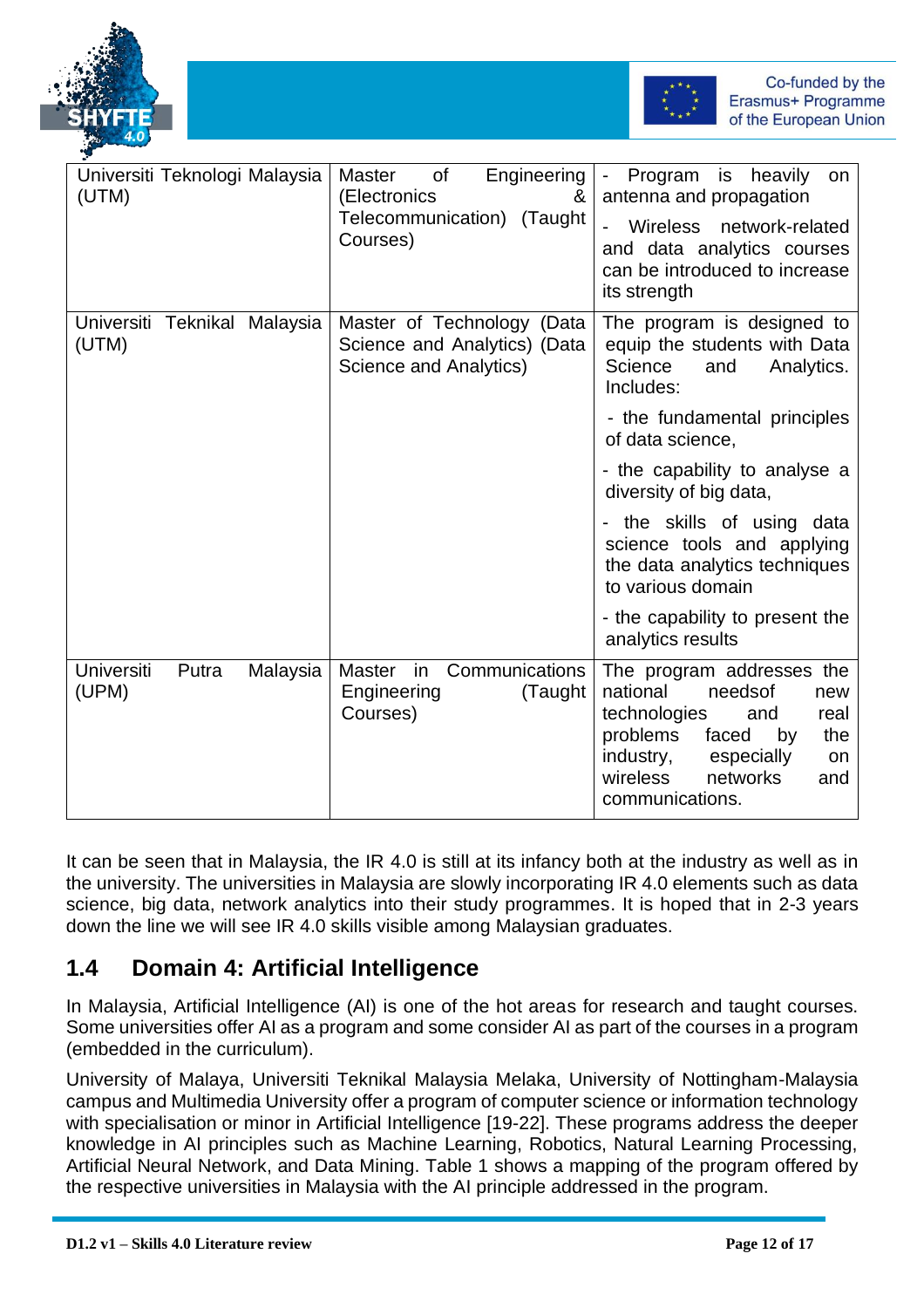



Table 1. Mapping of programs offered by the universities in Malaysia to the Artificial Intelligence principles

|                                                                              | <b>Public Universities</b>                                             |                                                                        | <b>Private Universities</b>                                           |                                                                              |
|------------------------------------------------------------------------------|------------------------------------------------------------------------|------------------------------------------------------------------------|-----------------------------------------------------------------------|------------------------------------------------------------------------------|
|                                                                              | Univ. Teknikal<br>Malaysia Melaka<br>(UTM)                             | University of<br>Malaya (UM)                                           | Nottingham,<br>Malaysia<br>campus                                     | <b>Multimedia University</b><br>(MMU)                                        |
| Name of the<br>Program<br><b>Principles</b><br>of Artificial<br>Intelligence | Bachelor of<br><b>Computer Science</b><br>(Artificial<br>Intelligence) | Bachelor of<br><b>Computer Science</b><br>(Artificial<br>Intelligence) | Bachelor of<br>Computer<br>Science with<br>Artificial<br>Intelligence | Bachelor of<br>Information<br><b>Technology (Artificial</b><br>Intelligence) |
| Machine Learning                                                             | ÷                                                                      |                                                                        | $\ddot{}$                                                             |                                                                              |
| <b>Robotics</b>                                                              | $\div$                                                                 |                                                                        |                                                                       |                                                                              |
| Natural Language<br>Processing                                               | $\ddot{}$                                                              |                                                                        |                                                                       | $\pm$                                                                        |
| <b>Artificial Neural</b><br><b>Network</b>                                   | $\ddot{}$                                                              | $\ddot{}$                                                              | +                                                                     |                                                                              |
| Data Mining                                                                  | $\ddot{}$                                                              | $\ddag$                                                                | +                                                                     | $\div$                                                                       |

Other than that, Artificial Intelligence can be offered as part of courses/subjects to be embedded in a program curriculum. Some engineering programs offer applications of Artificial Intelligence in a certain area, especially in Mechatronics and Robotics [23-28]. Besides that, AI applications in non-engineering programs include business intelligence systems and business analytics [29-32]. Table 2 and Table 3 show local universities in Malaysia that offer AI embedded courses in the engineering-based and non-engineering based programs respectively.

Table 2. Local universities offering AI embedded courses in engineering-based programs

| University                                                    | Program Name                                                                                    |
|---------------------------------------------------------------|-------------------------------------------------------------------------------------------------|
| Universiti Malaysia Perlis (UniMAP)                           | <b>Bachelor of Electrical Engineering</b><br>Technology (Robotic and Automation<br>Technology   |
| Universiti Teknikal Malaysia Melaka (UTM)                     | <b>Bachelor of Electrical Engineering</b><br>Technology (Industrial Automation and<br>Robotics) |
| <b>Multimedia University</b>                                  | Bachelor of Eng. Electronic in Robotics and<br>Automation                                       |
| Swinburne University of Technology,<br>Malaysia campus        | Bachelor of Eng. (Robotics and<br>Mechatronics)                                                 |
| Univ. Kuala Lumpur - Malaysia France<br>Institute (UniKL-MFI) | Bachelor of Engineering Technology in<br><b>Industrial Automation and Robotics</b>              |
| Universiti Teknologi Malaysia                                 | <b>Bachelor of Electrical Engineering</b><br>(Mechatronics)                                     |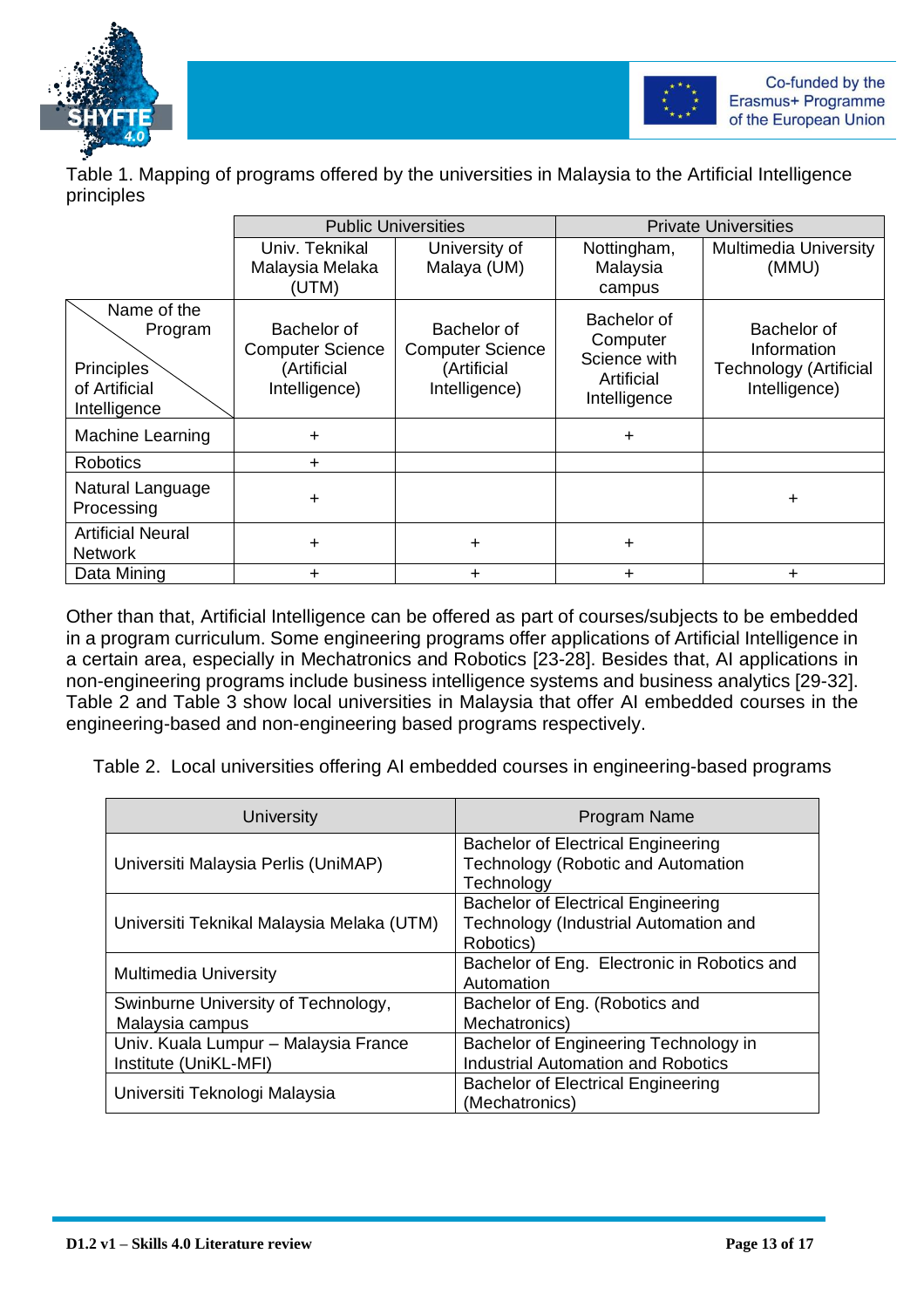



Table 3. Local universities offering AI embedded courses in non-engineering based programs

| <b>University</b>                         | Program Name                                                                          |  |
|-------------------------------------------|---------------------------------------------------------------------------------------|--|
| <b>Limkokwing University of Creative</b>  | Bachelor of Science in Business Intelligence                                          |  |
| Technology                                | System                                                                                |  |
| Asia Pacific University of Technology and | Master in Science in Data Science and                                                 |  |
| Innovation                                | <b>Business Analytics</b>                                                             |  |
| University of Malaya                      | <b>Master of Data Science</b>                                                         |  |
| Universiti Teknologi Malaysia             | <b>Master of Business Administration</b><br>(Concentration approach - Data Analytics) |  |

Industry 4.0 is characterised by advances in technologies such as Artificial Intelligence. For readiness towards the future workplace, several AI related academic programme offerings have been carried out by some universities in Malaysia. These offerings are through academic programme with specialisation on AI principles and academic programme that embeds AI application course/courses.

#### <span id="page-13-0"></span>**1.5 Conclusion**

From the Asian curricula data gathered in the "Shyfte4.0\_Curriculum\_Review.xlsx" appendix on the one hand, and from this analysis of the curricula landscape on another hand, the AS-IS situation shows the real need for new training offers in the four domains to better meet the needs of companies, in order to reach digitalisation. This training program must cover both theoretical and practical aspects, based on the real case study to allow students to acquire knowledge and skills that are quickly transferable within companies.

#### <span id="page-13-1"></span>**1.6 References**

[1] S.M. Sackey, A. Bester, Industrial Engineering Curriculum in Industry 4.0 in a South African Context, The South African Journal of Industrial Engineering, [Vol 27, No 4 \(2016\)](http://sajie.journals.ac.za/pub/issue/view/68)

[2] Faculty of Business Administration, Chang Mai University, Thailand, Accessed on: March 30, 2019, [online], Available: [https://www.cmu.ac.th/th/faculty/business\\_administration/course](https://www.cmu.ac.th/th/faculty/business_administration/course)

[3] BBA International Program at Thammasat University, Thailand, Accessed on: March 30, 2029, [online], Available: <http://www.bba.bus.tu.ac.th/curriculum.php>

[4] Chulalongkorn Business School, Bangkok, Thailand, Accessed on: March 30, 2019, [online], Available: [https://www.cbs.chula.ac.th/en/programs/bachelors/bachelor-of-business](https://www.cbs.chula.ac.th/en/programs/bachelors/bachelor-of-business-administration/)[administration/](https://www.cbs.chula.ac.th/en/programs/bachelors/bachelor-of-business-administration/)

[5] Curriculum of Bachelor of Business Administration (Management), Mahidol University, Thailand, Accessed on: March 30, 2019, [online], Available: <https://ka.mahidol.ac.th/en/curriculum-ba.html>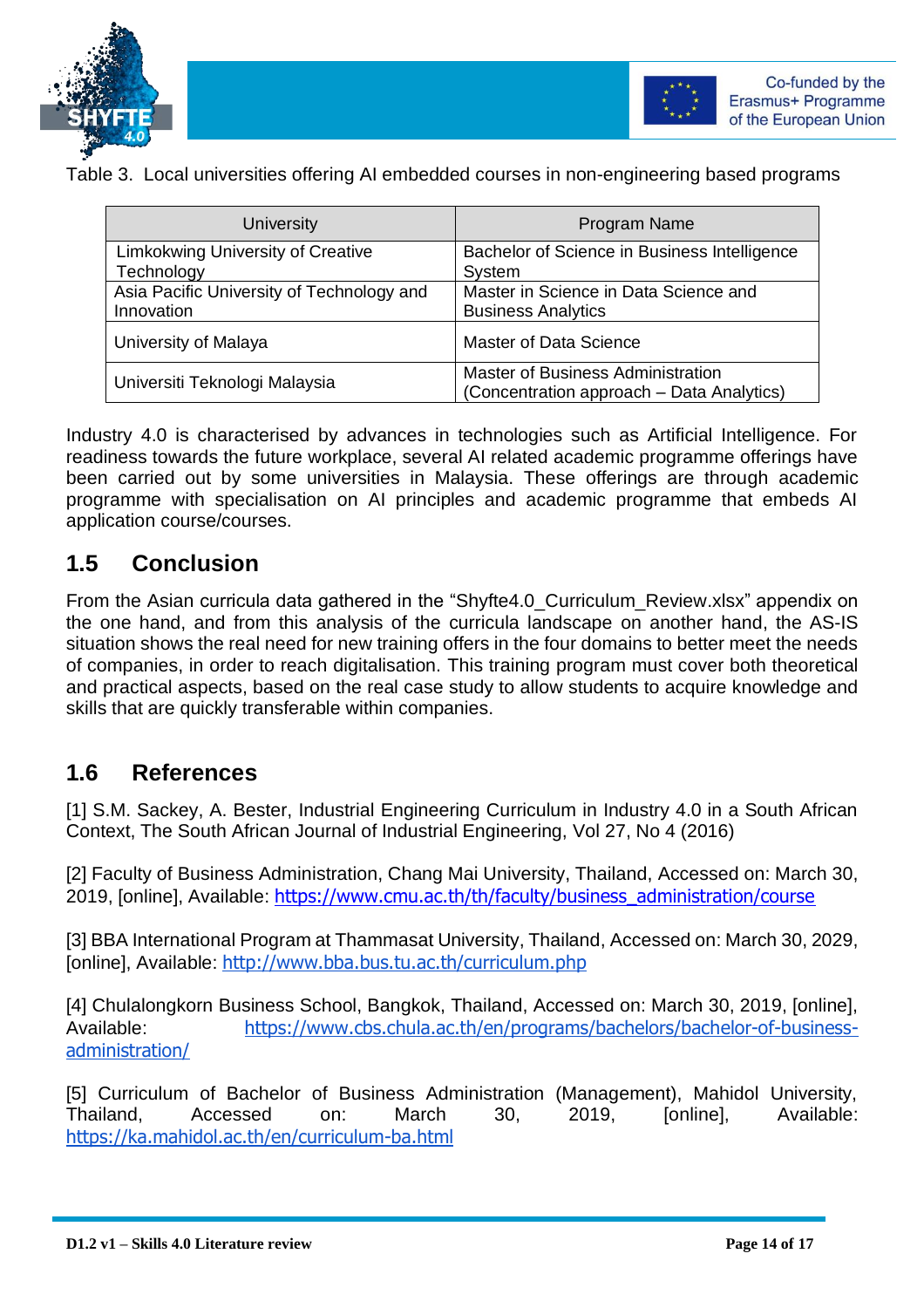



[6] Program Study, Kasetsart Business School, Bangkok, Thailand, Accessed on: March 30, 2019, [online], Available: <http://bus.ku.ac.th/new/th/program/>

[7] Chinese Universities, Accessed on: March 30, 2019, [online], Available: <https://www.dxsbb.com/news/38640.html>

[8] What are the universities that have software engineering colleges across the country? Accessed on: March 30, 2019, [online], Available: <http://www.gaosan.com/gaokao/62908.html>

[9] Colleges and universities approved for data science and big data, Ministry of Education, Accessed on: March 30, 2019, [online], Available: [http://mini.eastday.com/bdmip/180322132616444.html#](http://mini.eastday.com/bdmip/180322132616444.html)

[10] University of Electronic Science and Technology of China, Accessed on: March 30, 2019, [online], Available: [https://en.uestc.edu.cn/About\\_UESTC1/General\\_Information.htm\](https://en.uestc.edu.cn/About_UESTC1/General_Information.htm/)

[11] Chengdu University of Information Technology, Accessed on: March 30, 2019, [online], Available:

[http://english.cuit.edu.cn/copy\\_1\\_jlenfin.jsp?urltype=tree.TreeTempUrl&wbtreeid=1014](http://english.cuit.edu.cn/copy_1_jlenfin.jsp?urltype=tree.TreeTempUrl&wbtreeid=1014)

[12] Chengdu University, China, <https://www.cdu.edu.cn/static/webpage/xuexiaogaikuang/show/xuexiaojianjie.html>

[13] University of Electronic Science and Technology of China 2016 Program, 494 pages, Accessed on: March 30, 2019, [online], Available: <https://max.book118.com/html/2018/1106/8111112011001132.shtm>

[14] [Analysis of software engineering talent demand status and development status,](https://www.cnblogs.com/report-good123/p/9781156.html) Accessed on: March 30, 2019, [online], Available: [https://www.cnblogs.com/report](https://www.cnblogs.com/report-good123/p/9781156.html)[good123/p/9781156.html](https://www.cnblogs.com/report-good123/p/9781156.html)

[15] Alibaba Cloud, Employment of Big Data Majors, Accessed on: March 30, 2019, [online], Available: https://www.aliyun.com/citiao/1575183.html

[16] Master of Communiction Engineering, University Putra Malaysia, Kuala Lumpur, Malaysia, Accessed on: March 30, 2019, [online], Available: [http://sgs.upm.edu.my/upload/dokumen/20190304083242KKK\\_Master\\_of\\_Communication\\_Eng](http://sgs.upm.edu.my/upload/dokumen/20190304083242KKK_Master_of_Communication_Engineering_010319.pdf) [ineering\\_010319.pdf](http://sgs.upm.edu.my/upload/dokumen/20190304083242KKK_Master_of_Communication_Engineering_010319.pdf)

[17] Undergraduate Degree Programme Handbook, Faculty of Computer Science and Information Technology, Universsity Putra Malaysia, Putra, Malaysia, page 86-87, Accessed on: March 30, 2019, **Example 2019**, **Conserversity Continuel**, **Continuel**, *Continuel*, *Available:* [http://www2.fsktm.um.edu.my/handbook/UG/UG20132014BI/files/assets/basic](http://www2.fsktm.um.edu.my/handbook/UG/UG20132014BI/files/assets/basic-html/page82.html)[html/page82.html](http://www2.fsktm.um.edu.my/handbook/UG/UG20132014BI/files/assets/basic-html/page82.html)

[18] Master of Engineering Program, Faculty of Engineering, School of Electricla Engineering, University of Technology of Malaysia, Johor Bahru, Malaysia, Accessed on: March 30, 2019,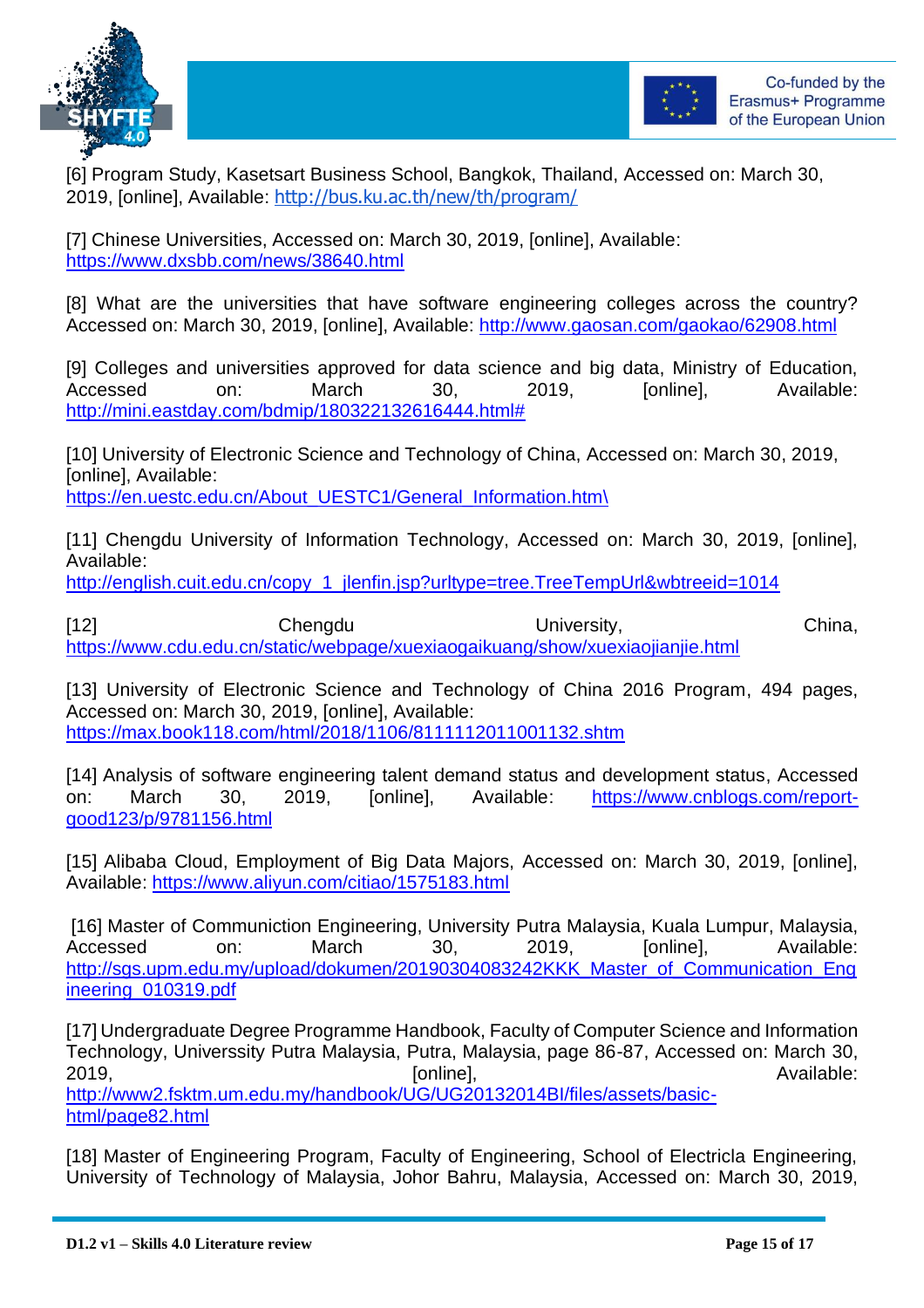



[telecommunication/](https://ee.utm.my/postgraduate/master-of-engineering-electronic-telecommunication/)

[online], Available: [https://ee.utm.my/postgraduate/master-of-engineering-electronic-](https://ee.utm.my/postgraduate/master-of-engineering-electronic-telecommunication/)

[19] Bachelor of Computer Science, University of Malaysia, Accessed on: March 30, 2019, [online], Available: [https://umcms.um.edu.my/sites/fsktm/bachelor-of-computer-science-artificial](https://umcms.um.edu.my/sites/fsktm/bachelor-of-computer-science-artificial-intelligence)[intelligence](https://umcms.um.edu.my/sites/fsktm/bachelor-of-computer-science-artificial-intelligence)

[20] Undergraduate handbook, Technical University of Melaka, Malaysia – Accessed on: March 30, 2019, [online], Available: <http://ftmk.utem.edu.my/web/index.php/biti-academic-hand-book/>

[21] Undergraduate Prospectus, University of Nottingham, Malaysia, Accessed on: March 30, 2019, 2019, and the contract of the contract of continue], the contract of the contract of the contract of the contract of the contract of the contract of the contract of the contract of the contract of the contract of the [https://www.nottingham.edu.my/Study/Documents/prospectus/2020/UG-Prospectus-2020-](https://www.nottingham.edu.my/Study/Documents/prospectus/2020/UG-Prospectus-2020-FOSE.pdf) [FOSE.pdf](https://www.nottingham.edu.my/Study/Documents/prospectus/2020/UG-Prospectus-2020-FOSE.pdf)

[22] Undergraduate Prospectus, Multimedia University, Malaysia, Accessed on: March 30, 2019, [online], [https://www.mmu.edu.my/wp](https://www.mmu.edu.my/wp-content/uploads/2020/03/MMU_ITCommScience_bro.pdf)[content/uploads/2020/03/MMU\\_ITCommScience\\_bro.pdf](https://www.mmu.edu.my/wp-content/uploads/2020/03/MMU_ITCommScience_bro.pdf)

[23] Curriculum Structure, Perlis University, Malaysia, Accessed on: March 30, 2019, [online], Available: [https://ftk.unimap.edu.my/wp-content/uploads/2015/08/RY32-BACHELOR-OF-](https://ftk.unimap.edu.my/wp-content/uploads/2015/08/RY32-BACHELOR-OF-ELECTRICAL-ENGINEERING-TECHNOLOGY-HONOURS-ROBOTIC-AND-AUTOMATION-TECHNOLOGY-Curriculum-Structure.pdf)[ELECTRICAL-ENGINEERING-TECHNOLOGY-HONOURS-ROBOTIC-AND-AUTOMATION-](https://ftk.unimap.edu.my/wp-content/uploads/2015/08/RY32-BACHELOR-OF-ELECTRICAL-ENGINEERING-TECHNOLOGY-HONOURS-ROBOTIC-AND-AUTOMATION-TECHNOLOGY-Curriculum-Structure.pdf)[TECHNOLOGY-Curriculum-Structure.pdf](https://ftk.unimap.edu.my/wp-content/uploads/2015/08/RY32-BACHELOR-OF-ELECTRICAL-ENGINEERING-TECHNOLOGY-HONOURS-ROBOTIC-AND-AUTOMATION-TECHNOLOGY-Curriculum-Structure.pdf)

[24] Bachelor of Electrical Engineering Technology (Industrial Automation & Robotics program**,**  Department of Electrical Engineering Technology, Technical University of Melaka, Malaysia, Accessed on: March 30, 2019, [online], Available: [http://ftkee.utem.edu.my/index.php/about](http://ftkee.utem.edu.my/index.php/about-us/9-electrical/13-beea.html)[us/9-electrical/13-beea.html](http://ftkee.utem.edu.my/index.php/about-us/9-electrical/13-beea.html)

[25] Undergraduate Prospectus, Multimedia University Malaysia, Accessed on: March 30, 2019, [online], Available: [https://www.mmu.edu.my/wp](https://www.mmu.edu.my/wp-content/uploads/2020/03/MMU_Engineering_bro.pdf)[content/uploads/2020/03/MMU\\_Engineering\\_bro.pdf](https://www.mmu.edu.my/wp-content/uploads/2020/03/MMU_Engineering_bro.pdf)

[26] Bachelor of Engineering (Robotics and Mechatronics) - Bachelor of Computer Science, Swinburne University of Technology, Malaysia, Accessed on: March 30, 2019, [online], Available: [https://www.swinburne.edu.my/courses/bachelor-of-engineering-robotics-mechatronics](https://www.swinburne.edu.my/courses/bachelor-of-engineering-robotics-mechatronics-honours-bachelor-of-computer-science.php)[honours-bachelor-of-computer-science.php](https://www.swinburne.edu.my/courses/bachelor-of-engineering-robotics-mechatronics-honours-bachelor-of-computer-science.php)

[27] Bachelor of Engineering Technology (Automation and Robotics), Kuala Lumpur University, Malaysia, Accessed on: March 30, 2019, [online], Available: [https://www.unikl.edu.my/programme/bachelor-of-engineering-technology-hons-in-industrial](https://www.unikl.edu.my/programme/bachelor-of-engineering-technology-hons-in-industrial-automation-and-robotics/)[automation-and-robotics/](https://www.unikl.edu.my/programme/bachelor-of-engineering-technology-hons-in-industrial-automation-and-robotics/)

[28] Bachelor of Engineering (Electrical-Mechatronics), Faculty of Engineering, Scool of Electrical Engineering, University of Technology of Malaysia, Accessed on: March 30, 2019, [online], Available: [https://engineering.utm.my/electrical/undergraduate/bachelor-of-engineering](https://engineering.utm.my/electrical/undergraduate/bachelor-of-engineering-electrical-mechatronics-skem/)[electrical-mechatronics-skem/](https://engineering.utm.my/electrical/undergraduate/bachelor-of-engineering-electrical-mechatronics-skem/)